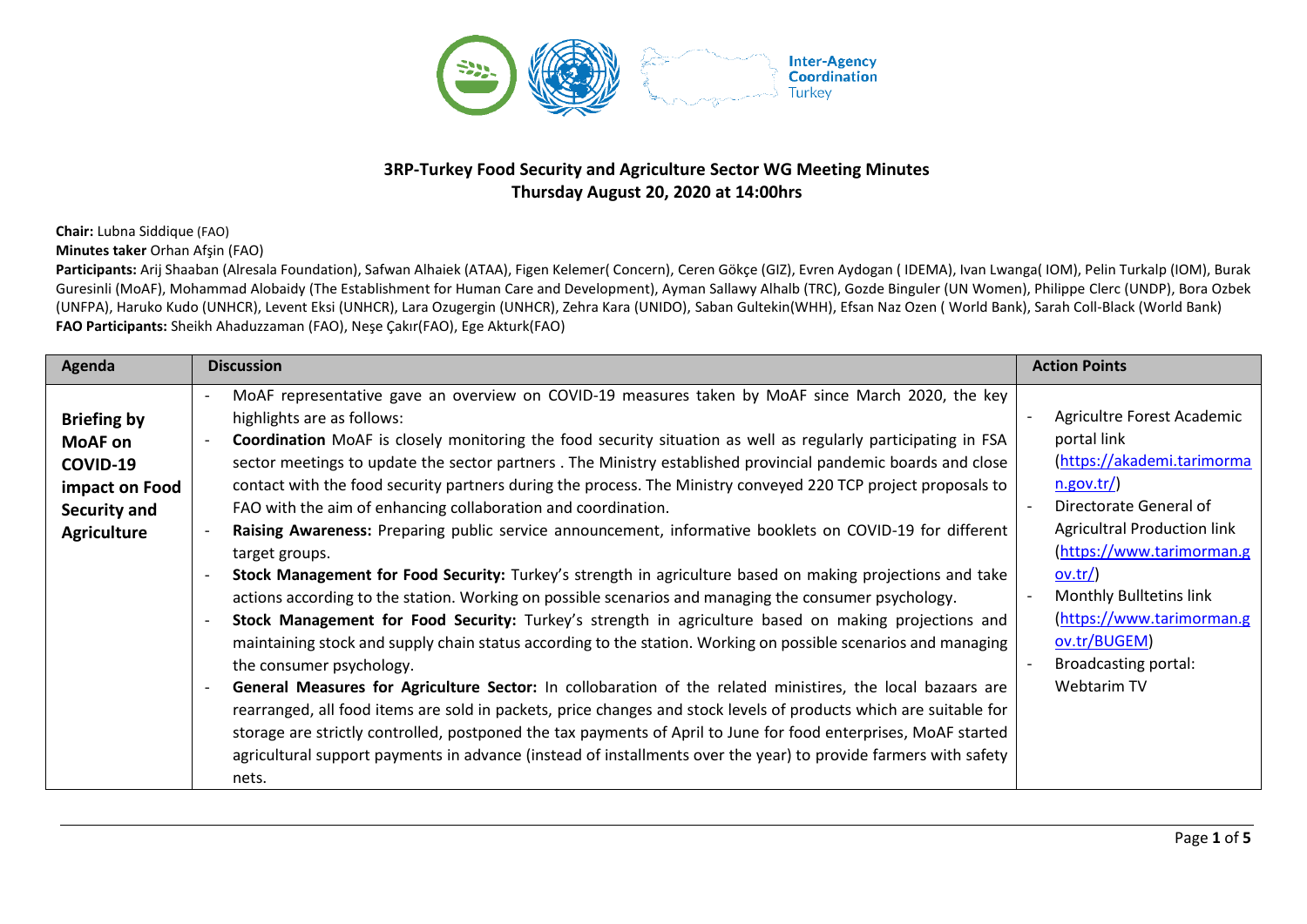|                                                                                                                             | Measures for Seasonal Agriculture Workers: In coordination with the Ministy of Health and Ministry of Interior,<br>MoAF issued a Circular for provincial Directorates to regulate movements of farmers and seasonal workers.<br>Measures for Agriculture Lands: In order to guarantee production in the field, in cooperation with the Ministry<br>of the Environment and Urban Planning, MoAF started to allocate state lands to farmers for strategic plantations<br>such as cereals, pulses, oilseeds and forage crops.<br>Measures for Plant Production: Monthly products bulletins of the Ministry which are prepared by the related<br>desks are published in order to give information and evaluation on agricultural markets.<br>Measures for Meat and Milk Sector: The Ministry took precautions for hygine and social distance rules in<br>purchasing, productions, sales and logistics.<br>Measures for Fisheires: A promotion campaign called "Life at Home, Fish on the Plate" where fish was sold at<br>subsidized prices to the consumers.<br>COVID-19 Anti-Serum Studies: Studies are carried out to develop anti-serum against COVID-19<br>SARS-CoV-2 Detection: MoAF has carried out waste water studies in different provines for the detection of<br>Corona virus in wastewater. Study results show traces of the virus but no infection transmissions reported till<br>now<br>Mesaures Regarding Digital Agriculture: The Ministry of Agriculture and Forestry has accelerated its activities<br>especially in COVID-19 process.<br>Digital Agricultural Market (DITAP): As a digital market will cover the entire food supply chain from food<br>production to consumption. |                                                                              |
|-----------------------------------------------------------------------------------------------------------------------------|---------------------------------------------------------------------------------------------------------------------------------------------------------------------------------------------------------------------------------------------------------------------------------------------------------------------------------------------------------------------------------------------------------------------------------------------------------------------------------------------------------------------------------------------------------------------------------------------------------------------------------------------------------------------------------------------------------------------------------------------------------------------------------------------------------------------------------------------------------------------------------------------------------------------------------------------------------------------------------------------------------------------------------------------------------------------------------------------------------------------------------------------------------------------------------------------------------------------------------------------------------------------------------------------------------------------------------------------------------------------------------------------------------------------------------------------------------------------------------------------------------------------------------------------------------------------------------------------------------------------------------------------------------------------------------------------------|------------------------------------------------------------------------------|
| <b>Presentation by</b>                                                                                                      | food nutrition). Currently the platform is only available in Turkish language.<br>Gender-specific approach in Food Security and Agriculture Sector Initiatives Globally: Two-thirds of the world's                                                                                                                                                                                                                                                                                                                                                                                                                                                                                                                                                                                                                                                                                                                                                                                                                                                                                                                                                                                                                                                                                                                                                                                                                                                                                                                                                                                                                                                                                                |                                                                              |
| <b>FAO</b><br>Gender-specific<br><b>Approach in Food</b><br>Security and<br><b>Agriculture Sector</b><br><b>Initiatives</b> | poor live in rural areas and depend on agriculture and the food sector as their main source of livelihood. Women<br>play an indispensable role in on-farm and off-farm activities, particularly in rural areas, which contribute to<br>economic welfare and food security of their households. Current data indicate that about 45 percent of the<br>world's population depends on agriculture in general for its livelihood and women constitute 43 percent of the<br>agricultural labour force, producing a large portion of the world's food crops. Almost 80 percent of women who<br>are employed in agriculture are unpaid workers on family farms; less than a quarter of men provide this type of<br>unpaid work.<br>Agriculture Sector in Gender Perspective in Turkey: Turkish agriculture is pre-dominantly based on family<br>production, which is characterized by small-scale producers or subsistence production that relies heavily on<br>women's unpaid family labour and seasonal work. In agriculture 2,3 million women and 588.000 men are unpaid                                                                                                                                                                                                                                                                                                                                                                                                                                                                                                                                                                                                                              | Presentation to be shared with<br>the FSA partners along with<br>the minutes |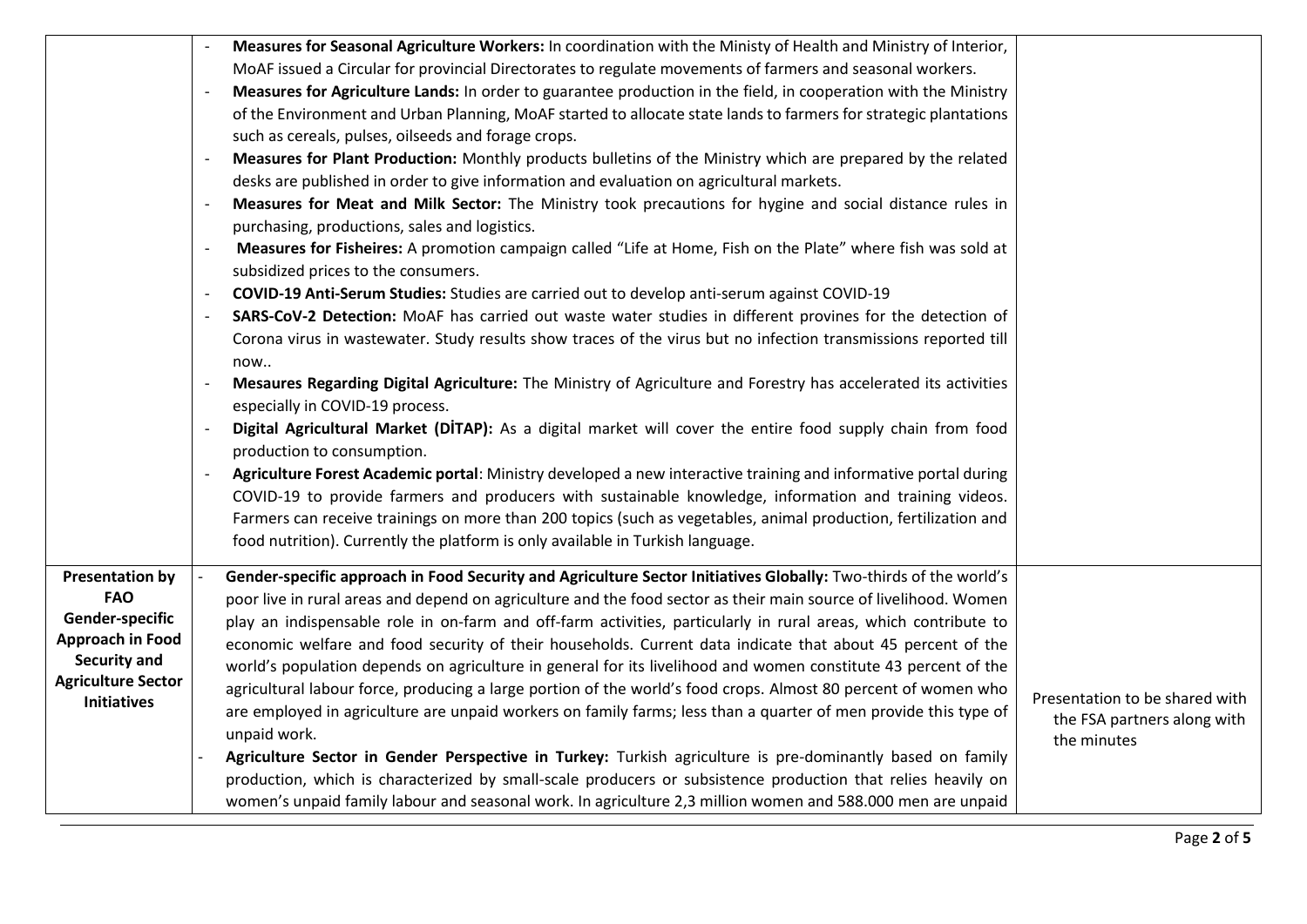|                                                                                                                                                   | family workers. Generally, rural women have insufficient educational opportunities, do not own land and have<br>very limited access to paid labour. Women's work outside the home is seen as an extension of housework, and is<br>therefore not considered as an economic activity. Women's work as unpaid family labourers places them at risk<br>of significant levels of poverty. In Turkey, estimates indicate that women spend four times more hours per day on<br>unpaid work than men.<br>COVID-19 and Impacts on Women in Agriculture and Food Sector Because of the COVID-19 pandemic new<br>challenges appear for rural women with regard to their roles in maintaining household food security, as<br>agricultural producers. COVID-19 is increasing women's work burden due to school closures and the additional<br>care needs of sick household members. To mitigate the impacts of the pandemic on rural women and girls, a<br>gender-sensitive approach can help address key policy issues related to the functioning of food and agricultural<br>systems and the special circumstances of rural women. Rural women face greater constraints than men in<br>accessing productive resources, services, technologies, markets, financial assets and local institutions, which<br>makes them more vulnerable to the socio-economic effects of the COVID-19 pandemic and the measures to<br>contain it.<br>FAO supports the design of gender-responsive policy measures in the COVID-19 response that address the needs<br>of rural women and men.<br>FAO works with relevant national institutions in Turkey to support both women and men from rural areas, so they<br>can empower themselves as active agents of development. women experience stronger barriers in the access to<br>services, economic opportunities, land and other productive resources. Therefore, gender mainstreaming as a<br>methodology is central for FAO's work to proactively ensure that both rural women and men benefit from its<br>interventions. |                                                                              |
|---------------------------------------------------------------------------------------------------------------------------------------------------|-------------------------------------------------------------------------------------------------------------------------------------------------------------------------------------------------------------------------------------------------------------------------------------------------------------------------------------------------------------------------------------------------------------------------------------------------------------------------------------------------------------------------------------------------------------------------------------------------------------------------------------------------------------------------------------------------------------------------------------------------------------------------------------------------------------------------------------------------------------------------------------------------------------------------------------------------------------------------------------------------------------------------------------------------------------------------------------------------------------------------------------------------------------------------------------------------------------------------------------------------------------------------------------------------------------------------------------------------------------------------------------------------------------------------------------------------------------------------------------------------------------------------------------------------------------------------------------------------------------------------------------------------------------------------------------------------------------------------------------------------------------------------------------------------------------------------------------------------------------------------------------------------------------------------------------------------------------------------------------------------------------------------------------------------|------------------------------------------------------------------------------|
| <b>Presentation by</b><br><b>UNFPA</b><br><b>Gender-Based</b><br><b>Violence</b><br><b>Prevention and</b><br><b>Response Efforts</b><br>in Turkey | GBV General Trends: Various assessments on issues of women, men, girls and boys reflect that a considerable<br>number of GBV incidents are experienced by all age/gender groups. The most prevalent forms of GBV in Turkey<br>are reported as domestic violence, sexual, emotional and physical violence (including intimate partner violence)<br>and child, early and forced marriages.<br>Coordination Mechanisms on GBV in Turkey: In order to mitigate the risks related to GBV, multi-sector approach<br>and multi-sector coordination is needed to address GBV.<br>SGBV Sub-Sector is addressing the needs of most vulnerable refugees and host communities through community<br>based increased access to safe, confidential and quality multi-sectoral GBV services and support programmes.<br>Capacity of government and non-government actors and services in all sectors are strengthened to effectively<br>respond to GBV and PSEA.<br>UNFPA's Programming on Improving access of Rural Refugees to Health and Protection Services in Turkey:<br>UNFPA through its programming is ensuring the physical, mental and social well-being of the people living in the<br>rural areas (refugee and host community). In cooperation with the Ministry of Health, UNFPA aims to increase                                                                                                                                                                                                                                                                                                                                                                                                                                                                                                                                                                                                                                                                                                                                                   | Presentation to be shared<br>with the FSA partners along<br>with the minutes |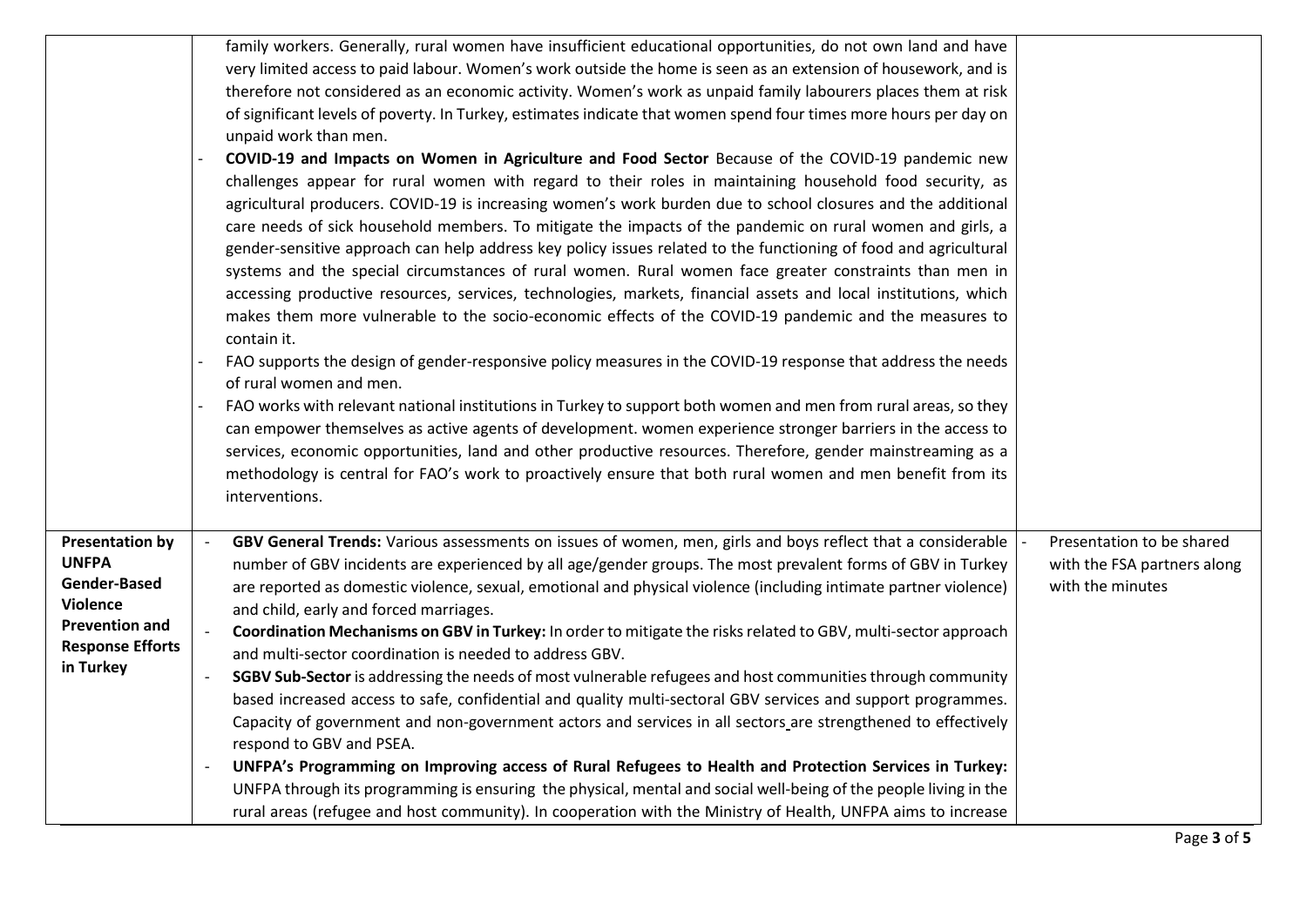|                                                                                                                                                                                                                               | availability, accessibility and demand for primary healthcare and protection services in the rural areas of 5<br>provinces (Mobile Service Units): Sanliurfa, Adana, Mersin, Izmir, Bursa.                                                                                                                                                                                                                                                                                                                                                                                                                                                                                                                                                                                                                                                                                                                                                                                                                                                                                                                                                                                                                                                                                                                                                                                                                                                                                                                                                                                                                               |                                                                               |
|-------------------------------------------------------------------------------------------------------------------------------------------------------------------------------------------------------------------------------|--------------------------------------------------------------------------------------------------------------------------------------------------------------------------------------------------------------------------------------------------------------------------------------------------------------------------------------------------------------------------------------------------------------------------------------------------------------------------------------------------------------------------------------------------------------------------------------------------------------------------------------------------------------------------------------------------------------------------------------------------------------------------------------------------------------------------------------------------------------------------------------------------------------------------------------------------------------------------------------------------------------------------------------------------------------------------------------------------------------------------------------------------------------------------------------------------------------------------------------------------------------------------------------------------------------------------------------------------------------------------------------------------------------------------------------------------------------------------------------------------------------------------------------------------------------------------------------------------------------------------|-------------------------------------------------------------------------------|
| <b>Presentation by</b><br><b>UM WOMEN</b><br><b>My Safety Plan</b>                                                                                                                                                            | During the Covid-19 crisis, violence against women and girls has seen an increase globally. They are more<br>vulnerable to domestic and sexual violence as a result of quarantine and isolation policies, along with other socio-<br>economic factors. "My Safety Plan" provides information to women and girls about the available services and<br>support mechanisms.<br>According to Turkish Federation of Women's Association there is an 80 % increase in physical violence cases in<br>March 2020 compared to March 2019.<br>UN Women Turkey has been disseminating the "My Safety Plan" by mobilizing its broad partnership network,<br>with an objective to provide information to women and girls about the available services and support<br>mechanisms and encourage them to break the silence and seek support against all kind of violence. It also<br>informs women on how to protect themselves navigate the system of service provision and exercise their rights,<br>to develop a plan for themselves and their children in case of violence.<br>This plan is prepared for the safety of women and girls; and therefore, attention must be paid to disseminating it<br>among these groups only and not to the violators/aggressors.                                                                                                                                                                                                                                                                                                                                                                     | Presentation to be shared<br>with the FSA partners along<br>with the minutes. |
| <b>Presentation by</b><br><b>World Bank</b><br><b>Agricultural</b><br><b>Emolyment</b><br><b>Support for</b><br><b>Refugees and</b><br><b>Turkish Citizens</b><br><b>Through</b><br><b>Enhanced</b><br><b>Market Linkages</b> | World Bank gave a short presentation on their forthcoming project under FRIT II on improving the conditions for<br>formal agricultural employment opportunities among host communities and refugees, agricultural employment<br>support with right skillsets will enable refugees and host communities to have sustainable and dignified livelihood<br>opportunities.<br>Component 1: Employment Support through Contract Farming: Building on established market linkages in<br>agriculture; the role of Agricultural Credit Cooperatives (ACCs) and contract farming. Aim of the component is<br>improving the employability of and creating formal employment opportunities for Turkish citizens and refugees<br>working in rural host communities in selected provinces.<br>Component 2: Employment Creation through Strengthening the Value Chain for Contract Farming: Enhancing<br>the use of and demand for contract farming schemes in projects areas by increasing the capacity of cooperatives<br>to process the agricultural products in order to incease the value added of the agricultural products.<br>Component 3: Implementation Support and Institution Capacity Building: Strengthening the capacity of ACC<br>(central, raigonal, and primary ACCs) to effectively implement the proposed project management and its<br>monitoring and evaluation as well as communications both to potential beneficiaries and to the public.<br>Proposed Development Objective and Indicators: Improving the conditions to create formal employment<br>opportunities in rural areas of selected host communities. | Presentation to be shared with<br>the FSA partners along with the<br>minutes. |